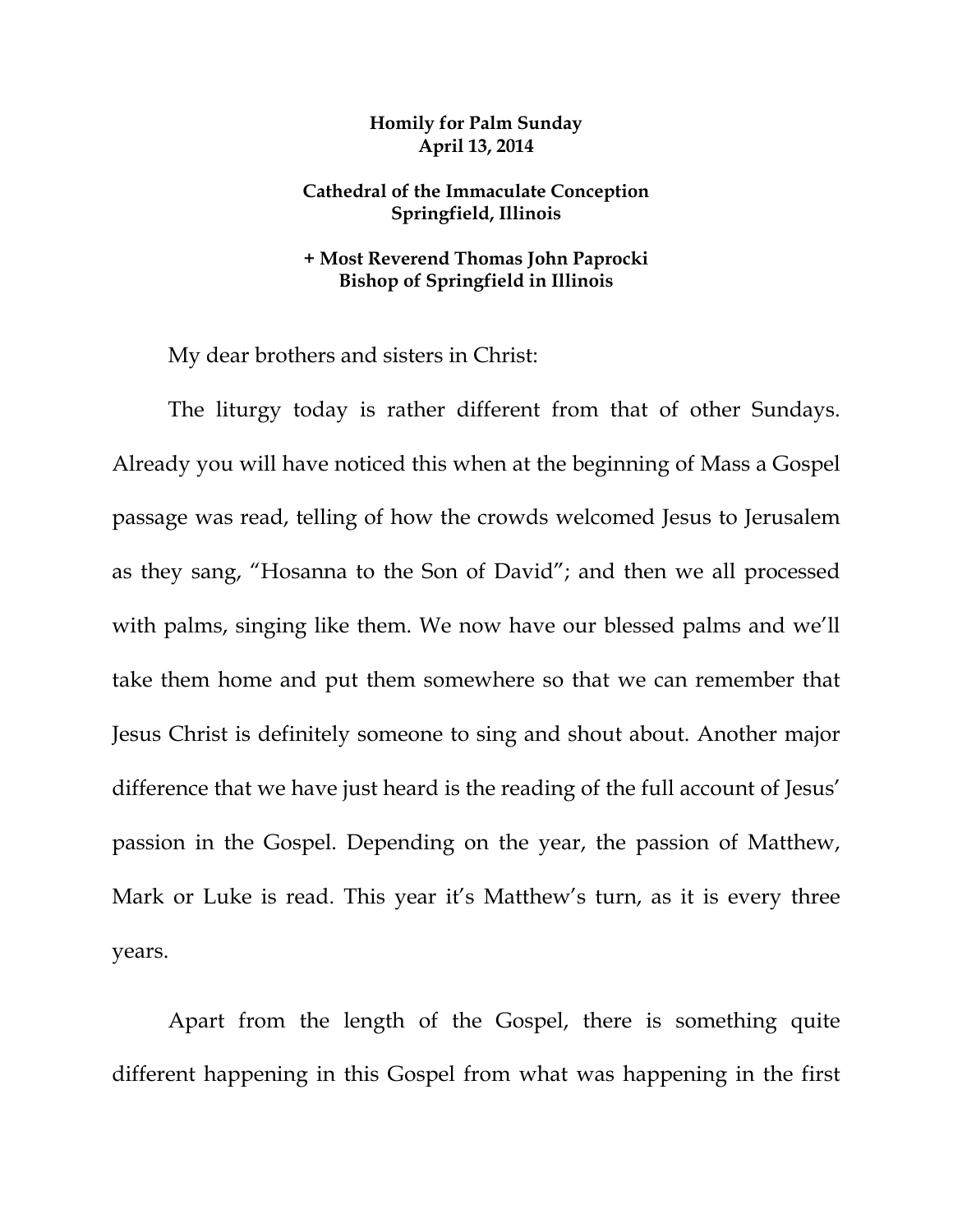Gospel reading, before the procession. The tone has changed starkly and dramatically. We have moved, as it were, from being witnesses of people in the crowd happily singing and rejoicing to now being witnesses of every detail of injustice and cruelty and torture inflicted on Jesus just a few days later. As we begin our celebrations of Holy Week, we are invited not just to watch like a spectator at a biblical movie epic, like "Noah" or "Son of God," but to participate actively and identify with each of the characters, seeing our part that we play in these events.

Saint Gregory Nazianzen, fourth-century Archbishop of Constantinople and one of the great Fathers of the Church, said that we should

take our part in the Passover prescribed by the law, not in a literal way, but according to the teaching of the Gospel; not in an imperfect way, but perfectly; not only for a time, but eternally. Let us regard as our home the heavenly Jerusalem, not the earthly one. . . . [ mention Judas, Peter, Pontius Pilate].

If you are a Simon of Cyrene, take up your cross and follow Christ. If you are crucified beside him like one of the thieves, now, like the good thief, acknowledge your God. For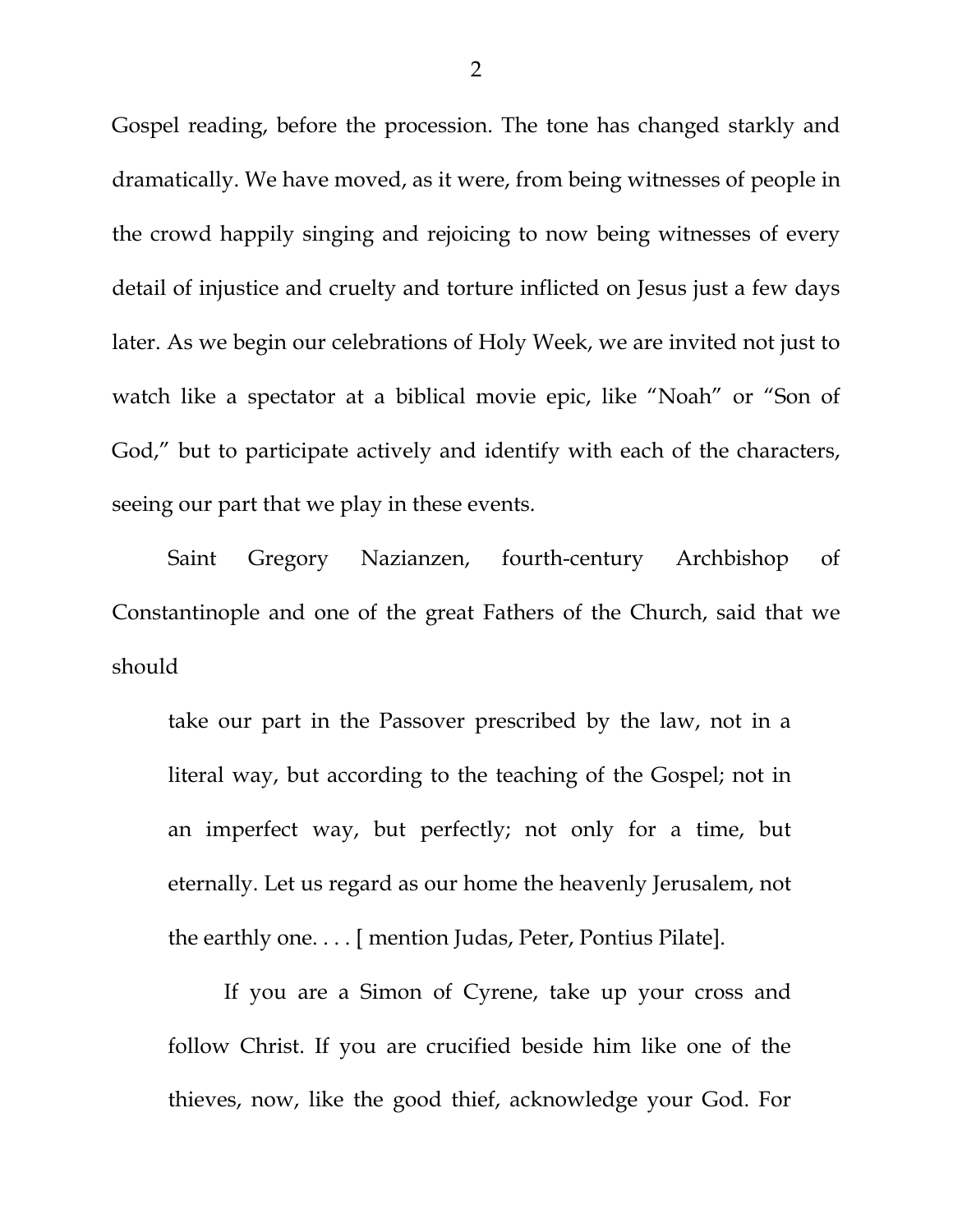your sake, and because of your sin, Christ himself was regarded as a sinner; for his sake, therefore, you must cease to sin. Worship him who was hung on the cross because of you, even if you are hanging there yourself. Derive some benefit from the very shame; purchase salvation with your death. Enter paradise with Jesus, and discover how far you have fallen. Contemplate the glories there, and leave the other scoffing thief to die outside in his blasphemy.

If you are a Joseph of Arimathea, go to the one who ordered his crucifixion, and ask for Christ's body. Make your own the expiation for the sins of the whole world. If you are a Nicodemus, like the man who worshiped God by night, bring spices and prepare Christ's body for burial. If you are one of the Marys, or Salome, or Joanna, weep in the early morning. Be the first to see the stone rolled back, and even the angels perhaps, and Jesus himself. . . .

I will say more: we must sacrifice ourselves to God, each day and in everything we do, accepting all that happens to us for the sake of the Word, imitating his passion by our sufferings,